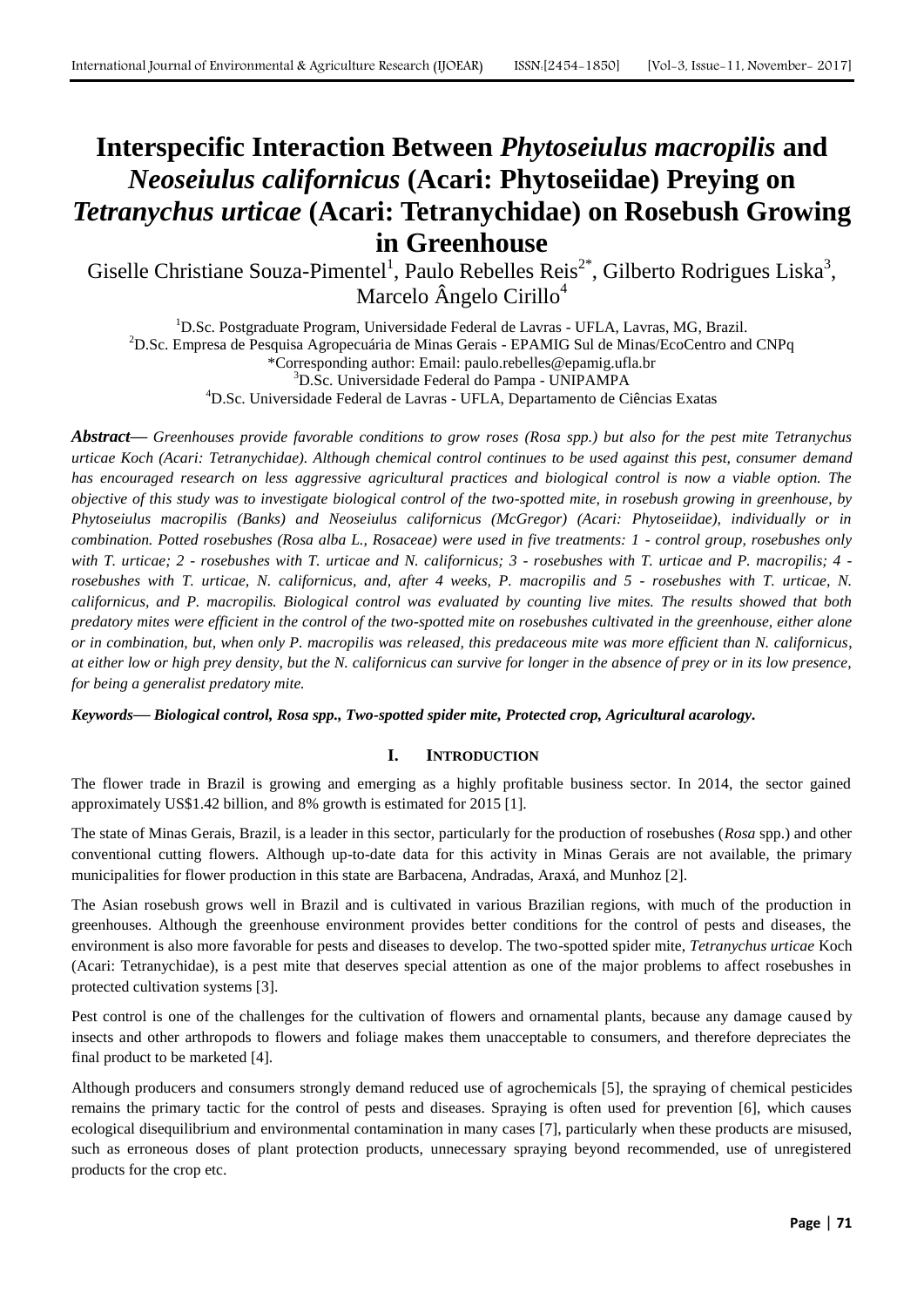The concerns of consumers for human health and environmental preservation have encouraged researchers to investigate the use of less aggressive agricultural practices that promote sustainability in agroecosystems [6]. Therefore, in the ecological management of pests, practices that preserve natural enemies in the environment are essential, and the use of selective products that minimize harmful effects to non-target fauna and maintain the ecological balance of the agroecosystem is indispensable [8].

Biological control is an important alternative for pest management. In addition to providing efficient control, biological control can add value to an agricultural product when well-planned and implemented, because an image can be established for consumers of a product that is produced ecologically [9].

The predatory mites *Neoseiulus californicus* (McGregor) and *Phytoseiulus macropilis* (Banks) (Acari: Phytoseiidae), among others, are used for the biological control of two-spotted spider mites on fruit trees, ornamental plants, and other crops. This method of biological control reduces the amount of chemical pesticides used for cultivation and includes the other benefits of reduced exposure of workers to chemicals and fewer residues in the environment [10].

The predatory mites can be classified into 4 types, and Type I were subdivided into subtypes to highlight the specificity in relation to the pest mite. In this group is *P. macropilis* being a mite of subtype I-a, that is, specialized in predating the genus *Tetranychus*. Type II mites are those that are selective of Tetranychidae mites but can also be fed from other genera or group of mites such as Tydeoidea, Eriophyidae, Tarsonemidae or even pollen. Although some authors question that *N. californicus* should be classified as Type III of predatory mites, they are maintained as Type II because they are associated with mites that produce large amounts of webs such as *T. urticae*. Type III of predatory mites does not get along with mites that produce webs because they can often get stuck in them. These Type III are those that are generalists and have also been subdivided into subtypes according to their habitat. Type IV of predatory mites are those for which pollen is an important part of the diet [11].

In Europe and the United States of North America, the cost of biological control methods may be similar to the cost of chemical control, particularly when the number of predators released is based on an estimation of the pest density, which makes biological control an attractive alternative for pest management [12] [13].

However, for biological control with predatory mites to be a viable solution in the productive sector, the biological characteristics and efficiency of these predaceous mites for pest control must be determined, and therefore investigations are required of the interactions between predatory mites.

Therefore, the objective of this study was to investigate the biological control of the two-spotted spider mite, *T. urticae*, on rosebushes growing in a greenhouse with the individual or joint release of the predatory mites, *P. macropilis* and *N. californicus*.

## **II. MATERIAL AND METHODS**

The study was conducted at the Acarology Laboratory of the *Empresa de Pesquisa Agropecuária de Minas Gerais* - EPAMIG-Sul de Minas - *Centro de Pesquisa em Manejo Ecológico de Pragas e Doenças de Plantas* - EcoCentro, Lavras, MG, Brazil, under the controlled conditions of  $25 \pm 2$  °C, 70%  $\pm$  10% RH, and a 14 h photophase and, in a greenhouse at the Experimental Station of EPAMIG, also in Lavras.

Both predatory mites, *P. macropilis* and *N. californicus*, and the pest mite *T. urticae* were obtained from the *Instituto Federal de Educação*, *Ciência e Tecnologia do Sul de Minas - Campus de Inconfidentes*, Minas Gerais, Brazil.

## **2.1 Rearing of the two-spotted spider mite**

Uncovered petri dishes (15 cm in diameter) were used with 1 cm thick foam occupying the entire bottom surface of each dish. The foam was kept moist with distilled water. A jack bean leaflet [*Canavalia ensiformis* L. (DC), Fabaceae] was placed on top of the foam and, to prevent the mites from escaping and better preserve the leaflet, the leaflet was surrounded by strips of cotton that were also in contact with the damp foam. Pest mite, *T. urticae*, were placed on top of the jack bean leaflets, which were replaced weekly [14].

## **2.2 Rearing of predatory mites**

Arenas of black flexible PVC plastic sheets ( $26 \times 22$  cm) were placed on Styrofoam of equal size, and these were placed on water in plastic trays  $(32 \times 26.5 \times 5.5 \text{ cm})$ . Cotton in contact with water from the tray was placed around the Styrofoam and the arena and was used to prevent the escape of mites, in addition to preserving the jack bean leaves. Leaves were placed in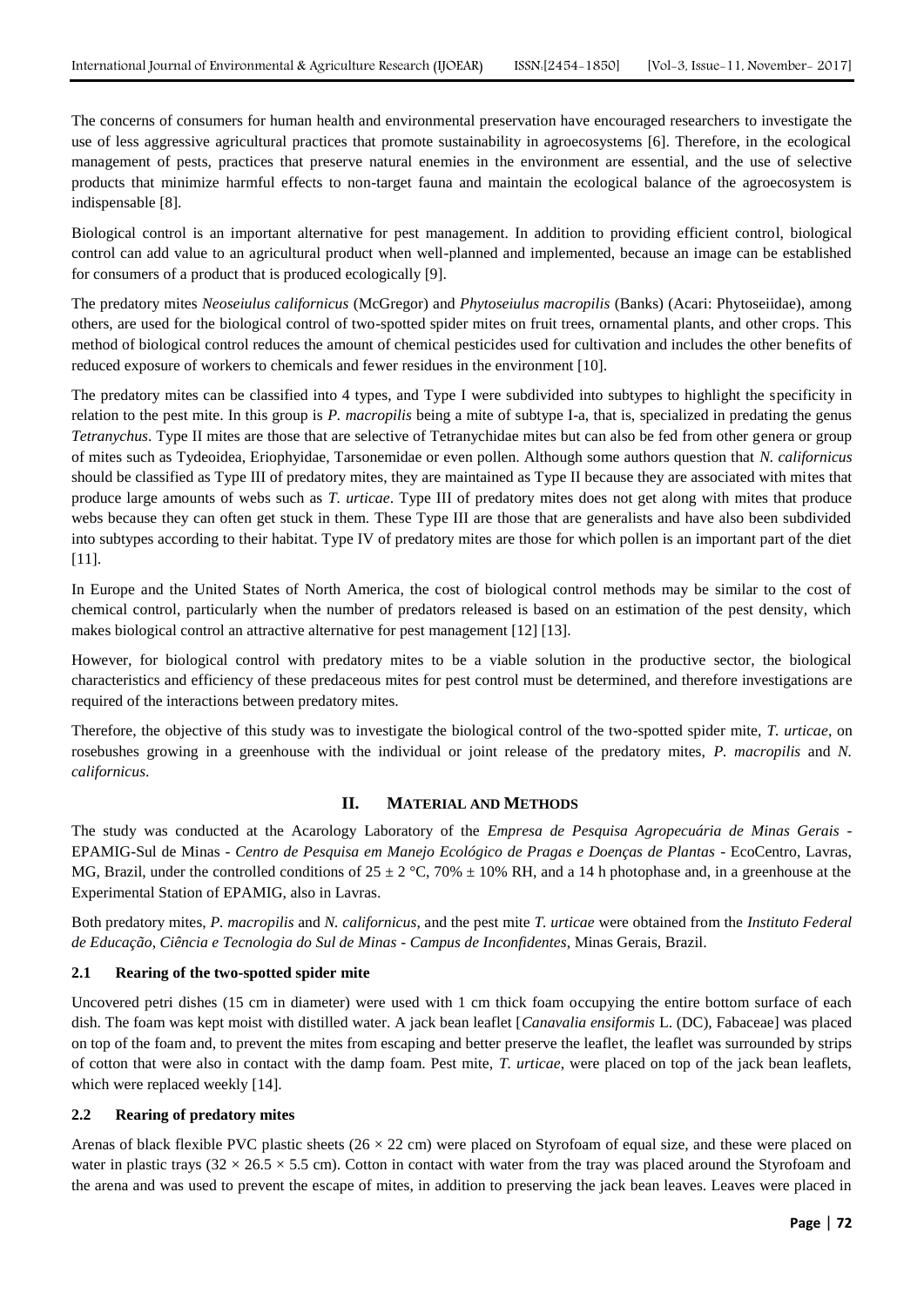the arenas with the petiole under the damp cotton and were infested with *T. urticae* to provide food for the predatory mites; as the leaves withered other new leaves infested with *T. urticae* were placed on the old leaves [14].

#### **2.3 Biological control assay**

The experiment investigating biological control of the two-spotted spider mite, *T. urticae*, was conducted between September and November 2012 in a greenhouse with a transparent plastic cover and fine mesh fabric on the sides. White rosebushes (*Rosa alba* L., Rosaceae) with table grafting and approximately 4 years old in 22 liter pots were used. A mixture of ravine soil, manure, and sand was used as the substrate. During the growing cycle, the necessary cleaning and pruning were conducted to avoid affecting the population of predatory mites during release periods.

The experiment consisted of five treatments with five replicates each of five plants/treatment in an experimental design of randomized blocks, to avoid any variation between treatments: 1 - control group, rosebushes only with *T. urticae*, 2 rosebushes with *T. urticae* and *N. californicus*, 3 - rosebushes with *T. urticae* and *P. macropilis*, 4 - rosebushes with *T. urticae*, *N. californicus*, and, after 4 weeks, *P. macropilis*, and 5 - rosebushes with *T. urticae*, *N. californicus*, and *P. macropilis*. To prevent dispersal of pest mites and predatory mites, rosebushes were placed individually, isolated from each other, in wood cages,  $0.60 \times 0.60 \times 1.50$  m, covered with *voil* cloth fabric.

First, rosebushes were infested with 20 female two-spotted spider mites per plant. The first release of predatory mites was conducted nine days after the pest mite infestation [15].

In treatment 1 (control group), predatory mites were not released; and, in treatments 2 (*N. californicus* vs. *T. urticae*) and 3 (*P. macropilis* vs. *T. urticae*), a total of 16 female predatory mites were released at two per week for eight weeks. In treatment 4 (*N. californicus* vs. *T. urticae*, and, after 4 weeks, *P. macropilis*), initially, only two *N. californicus* were released per week during the first month of evaluation for a total of eight female predatory mites, assuming that infestation by *T. urticae* would still be low, and then, after this period, only two *P*. *macropilis* were released per week for a total of eight predatory mites of this species, assuming that this infestation by *T. urticae* would already be higher; thus a total of 16 female predatory mites were released, with eight of each species. In treatment 5 (*N. californicus* + *P. macropilis* vs. *T. urticae*), two predatory mites were released weekly, one of each species.

Females of the predatory mites were transferred with a fine-tipped brush to leaves with signs of pest mite infestation between 8:00 a.m. and 12:00 p.m. The releases were conducted over two months, for a total of eight releases.

Rosebush leaflets were collected weekly beginning a week after the two-spotted spider mite infestation until the end of the experiment. A total of six leaflets per plant were collected each week, with two randomly selected from each part of the plant (apical, middle, and basal). Leaflets collected from each part were identified, separated, and transferred immediately to the laboratory properly packaged in paper bags, wrapped with polyethylene bags, and placed in a Styrofoam cooler containing ice. A stereomicroscope was used to count the eggs and any type of active stage of the pest mite on the leaflets.

#### **2.4 Statistical analyses of the biological control assay**

Because the data for analysis were mite counts (eggs and any other type of active stage of the pest mite), a negative binomial regression model, which accounts for the effect of over dispersion, was considered a logarithmic linkage function with the systematic components given by the following:  $\eta_i = \beta_0 + \beta_1 x_i + \beta_2 x_2^2$ *i* of over dispersion, was considered a logarithmic linkage function with the  $\eta_i = \beta_0 + \beta_1 x_{1i} + \beta_2 x_{2i}^2 + \beta_3 z_{1i} + \beta_4 z_{2i} + \beta_5 z_{3i} + \beta_6 z_{4i}$ , where  $x_{1i}$  is the temporal effect of the week,  $x_{2i}^2$  is the square of the temporal effect of the week, and  $z_{ji}$  ( $j = 1, 2, 3, 4$ ) are the categorical variables related to treatments one (control group), two, three, four, and five, respectively. Therefore, the control treatment was used as a reference when  $z = (0, 0, 0, 0)$ . The parameters  $\beta_j$  ( $j = 1,..., 6$ ) represented the associated effects with each variable, and the log-linear linkage function  $\log m_i = h_i$ , where  $\mu_i$  represents the response variable average  $y_i$  in the week  $x_i$  and in the treatment  $z_j$ . Therefore, the model that related the average number of prey with the *x* and *z* variables is given by the following equation (1), with  $\varepsilon_i$  the experimental error associated with the ith portion:

$$
\mu_i = e^{\beta_0 + \beta_1 x_{1i} + \beta_2 x_{2i}^2 + \beta_3 z_{1i} + \beta_4 z_{2i} + \beta_5 z_{3i} + \beta_6 z_{4i}} + \varepsilon_i
$$
\n(1)

The parameters of the model were estimated using the maximum likelihood method [16], and the validation was conducted using the simulated envelope graphic [17].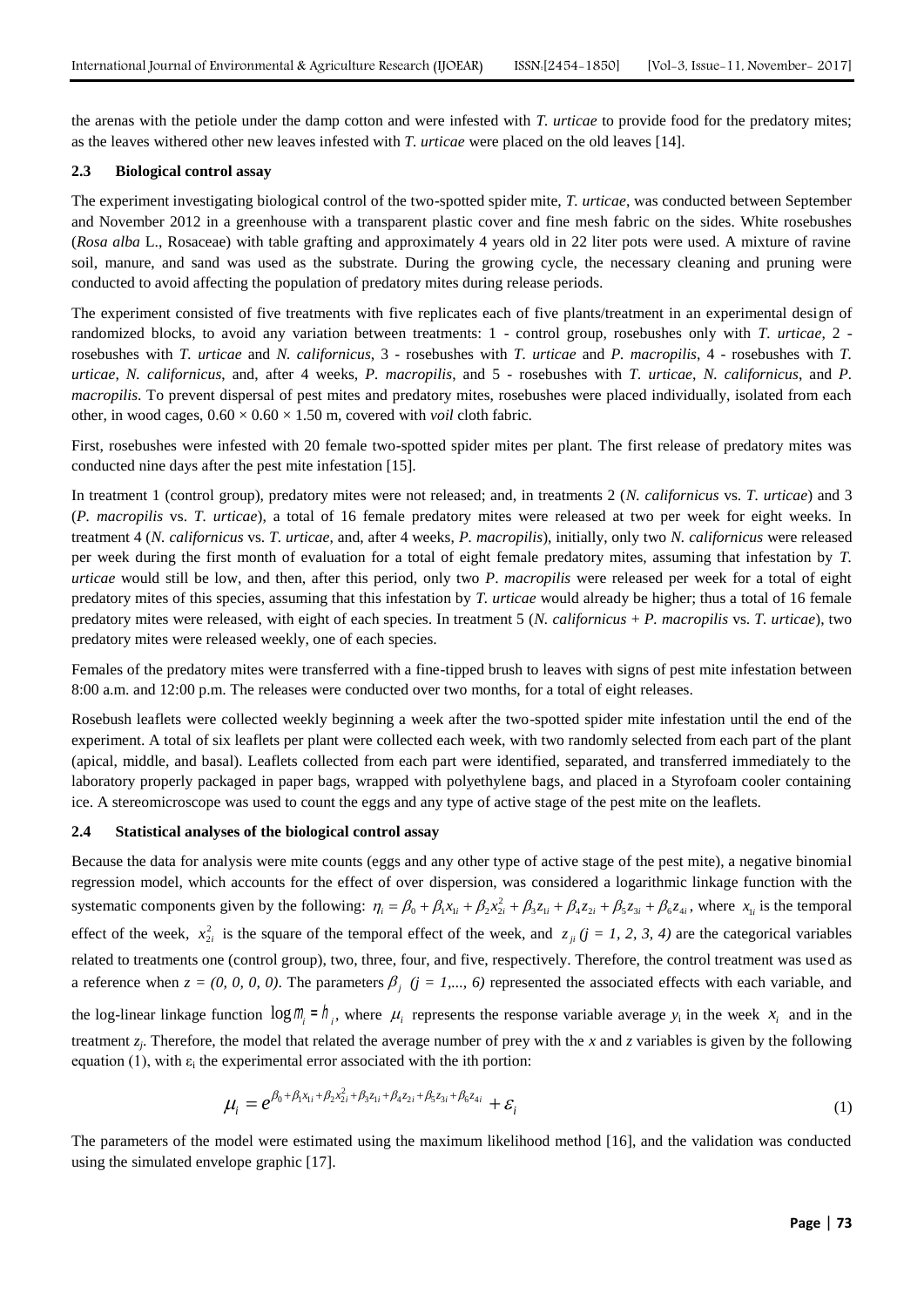Percentage rates, indicated as  $\psi$ , were calculated with the objective of measuring the effect of a treatment in comparison with the control group, considering the reference model obtained when  $z = (0, 0, 0, 0)$  and the model for a particular  $z_j$ . Percentage rates (or odds ratios) among the models are given by equation (2) [18].

$$
\psi = e^{\beta j} \tag{2}
$$

Given these specifications, based on the model proposed in equation (1), scenarios were organized with the following treatments: scenario 1, comparison between the control group and the other treatments; scenario 2, predator *N. californicus* released individually or released with *P. macropilis*; scenario 3, predator *P. macropilis* released individually or released with *N. californicus*; and scenario 4, comparison between the predatory mites *N. californicus* and *P. macropilis*, both individually released. Statistical analyses were all conducted with the R statistical software package [19].

#### **III. RESULTS AND DISCUSSION**

#### **3.1 Biological control assay**

For further clarification and interpretation of results, the odds ratios and parameters of significance are described in Tables 1 - 5, with the estimations of parameters of the adjusted models as the control group. Therefore, results that corroborated the validation of the model initially allowed interpretation of all adjusted models for the scenarios 1 through 4, as previously described, as presenting satisfactory adjustment quality (Fig. 1).



FIGURE 1. SIMULATED ENVELOPES BASED ON THE NEGATIVE BINOMINAL LOG-LINEAR MODEL, ADJUSTED **TO THE DATA OF THE NUMBER OF PREY** *T. URTICAE* **PREDATED ON SIX LEAFLETS FOR THE FOLLOWING:** SCENARIO 1 (CONTROL GROUP VS. OTHER TREATMENTS); SCENARIO 2 (PREDATORY MITE N. *CALIFORNICUS* **RELEASED INDIVIDUALLY OR RELEASED WITH** *P. MACROPILIS***); SCENARIO 3 (PREDATORY MITE** *P. MACROPILIS* **RELEASED INDIVIDUALLY OR RELEASED WITH** *N. CALIFORNICUS***), AND SCENARIO 4 (COMPARISON BETWEEN PREDATORY MITES** *N. CALIFORNICUS* **AND** *P. MACROPILIS***, BOTH INDIVIDUALLY RELEASED)**

In the comparison with treatment 1 (control group, only *T. urticae*), the release of the two predatory mites individually or in combination significantly reduced the number of pest mites (Table 1; Fig. 2, Scenario 1). Notably, in treatments 3 (*P. macropilis* vs. *T. urticae*) and 5 (*N. californicus* + *P. macropilis* vs. *T. urticae*), both with the predatory mite *P. macropilis* from the beginning of the experiment, the expected number of pest mites was reduced by approximately 93% and 92%, respectively, compared with the control group (Table 1).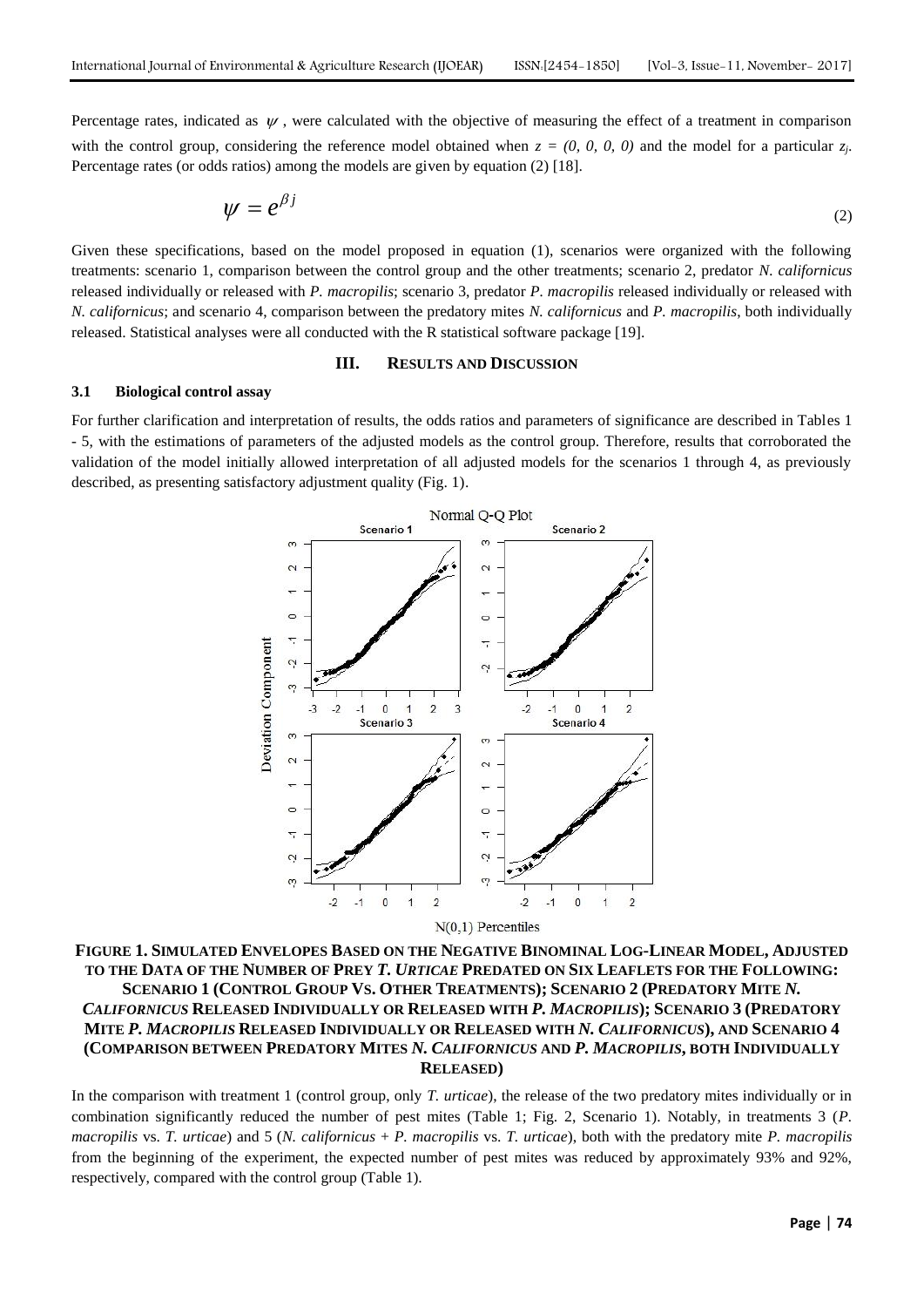### **TABLE 1 PARAMETER ESTIMATIONS OF THE NEGATIVE BINOMINAL REGRESSION MODEL, RESPECTIVE STANDARD E**RRORS AND PERCENTAGE RATES  $\Psi$  among the Treatments **J** (**J** = 2, 3, 4, 5), and the Reference **(TREAT 1= T. URTICAE ONLY) FOR THE NUMBER OF T. URTICAE ON SIX LEAFLETS**

| TREAT I– I. URTICAE UNLY FUR THE NUMBER OF I. URTICAE ON SIX LEAFLETS |                  |                   |                       |            |                          |               |  |
|-----------------------------------------------------------------------|------------------|-------------------|-----------------------|------------|--------------------------|---------------|--|
| <b>Variable</b>                                                       | <b>Parameter</b> | <b>Estimation</b> | <b>Standard error</b> | $p$ -value |                          | 1- $\psi$ (%) |  |
| Intercept                                                             | P <sub>0</sub>   | 4.2277            | 0.4409                | < 0.0001   |                          |               |  |
| Week                                                                  |                  | 1.5246            | 0.1797                | < 0.0001   | $\overline{\phantom{a}}$ |               |  |
| Week2                                                                 |                  | $-0.1631$         | 0.0175                | < 0.0001   |                          |               |  |
| Treat2 <sup>1</sup>                                                   |                  | $-1.9508$         | 0.3230                | < 0.0001   | 0.1422                   | 85.78         |  |
| Treat3                                                                | P4               | $-2.6620$         | 0.3251                | < 0.0001   | 0.0698                   | 93.02         |  |
| Treat4                                                                | P5               | $-1.7084$         | 0.3229                | < 0.0001   | 0.1812                   | 81.88         |  |
| Treat <sub>5</sub>                                                    | P <sub>6</sub>   | $-2.5081$         | 0.3234                | < 0.0001   | 0.0814                   | 91.86         |  |
| Dispersion                                                            |                  | 0.4276            | 0.0379                |            |                          |               |  |

**<sup>1</sup> Treat2** = *T.* urticae + *N.* californicus, Treat3 = *T.* urticae + *P.* macropilis, Treat4 = *T.* urticae +*N.* californicus and, **after 4 weeks, release of** *P. macropilis***, Treat5 =** *T. urticae* **+** *N. californicus* **+** *P. macropilis*

With treatment 1 as the control group (only *T. urticae*), the incidence of the pest was higher near the fifth week (4.7) compared with the other treatments (Table 2, Scenario 1).

## **TABLE 2 EXPECTED MAXIMUM NUMBERS OF** *T. URTICAE* **ON SIX LEAFLETS OBTAINED FROM THE ADJUSTED MODELS FOR SCENARIOS 1 TO 4**

|                | <b>Scenarios</b>                                                                       | Treatment <sup>1</sup> | <b>Maximum</b> | <b>Week</b> |
|----------------|----------------------------------------------------------------------------------------|------------------------|----------------|-------------|
|                |                                                                                        | Treat1                 | 2.418.90       | 4.70        |
|                | Comparison between the control group and all other treatments                          | Treat <sub>2</sub>     | 343.90         | 4.70        |
|                |                                                                                        | Treat3                 | 168.90         | 4.70        |
|                |                                                                                        | Treat4                 | 438.20         | 4.70        |
|                |                                                                                        | Treat <sub>5</sub>     | 196.90         | 4.70        |
| 2              |                                                                                        | Treat <sub>2</sub>     | 394.21         | 4.60        |
|                | Predatory mite N. californicus released individually or released with P.<br>macropilis | Treat4                 | 573.53         | 4.60        |
|                |                                                                                        | Treat <sub>5</sub>     | 217.08         | 4.60        |
| 3              |                                                                                        | Treat3                 | 150.26         | 4.20        |
|                | Predatory mite P. macropilis released individually or released with N.<br>californicus | Treat4                 | 789.18         | 4.20        |
|                |                                                                                        | Treat <sub>5</sub>     | 185.76         | 4.20        |
| $\overline{4}$ | Comparison between predatory mites N. californicus and P. macropilis,                  | Treat <sub>2</sub>     | 585.86         | 4.12        |
|                | both released individually                                                             | Treat3                 | 176.35         | 4.12        |

*<sup>1</sup>Treat1 = Control (T. urticae), Treat2 = T. urticae + N. californicus, Treat3 = T. urticae + P. macropilis, Treat4 = T. urticae +N. californicus and, after 4 weeks, release of P. macropilis, Treat5 = T. urticae + N. californicus + P. macropilis*

Specifically regarding treatment 2 in which the predatory mite *N. californicus* was released individually, and using this treatment as the control group, no significant difference was observed between the treatments when the predatory mite *P. macropilis* was released 4 weeks after the release of *N. californicus* (treatment 4) (Table 3; Fig. 2, Scenario 2).

## **TABLE 3 PARAMETER ESTIMATIONS OF THE NEGATIVE BINOMINAL REGRESSION MODEL, RESPECTIVE STANDARD**  ERRORS AND PERCENTAGE RATES  $^{\psi}$  Among Treatments J (J = 4, 5), and the Control Group (Treat  $2 = T$ , URTICAE + N. CALIFORNICUS) FOR THE NUMBER OF T. URTICAE ON SIX LEAFLETS

| <b>Variable</b>    | <b>Parameter</b> | <b>Estimation</b> | <b>Standard error</b> | $p$ -value | $\overline{U}$ | (%)<br>$1 - U$ |
|--------------------|------------------|-------------------|-----------------------|------------|----------------|----------------|
| Intercept          | PΟ               | 1.9028            | 0.5698                | 0.0008     |                |                |
| Week               |                  | 1.7563            | 0.2455                | < 0.0001   |                |                |
| Week2              |                  | $-0.1893$         | 0.0240                | < 0.0001   |                |                |
| Treat4'            |                  | 0.3749            | 0.3420                | 0.2729     | 1.4549         |                |
| Treat <sub>5</sub> |                  | $-0.5966$         | 0.3427                | 0.0817     | 0.5507         | 44.93          |
| Dispersion         | ⋒                | 0.3824            | 0.0447                | -          |                |                |

<sup>1</sup> **Treat4** = *T. urticae* +*N. californicus* and, after 4 weeks, release of *P. macropilis*, Treat5 = *T. urticae* + *N. californicus* + *P. macropilis*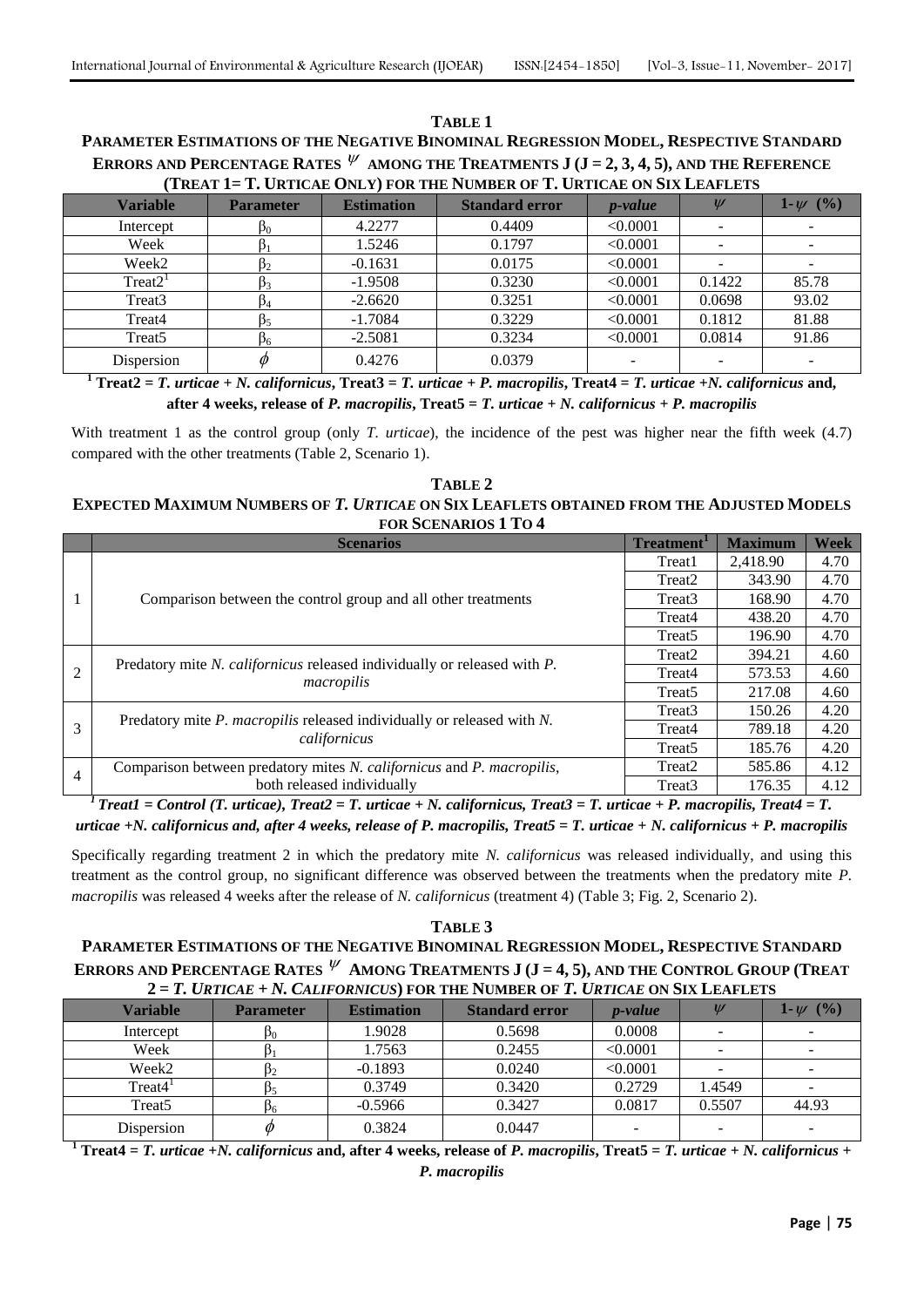With treatment 3 (*P. macropilis* vs. *T. urticae*) as the control group, when *P. macropilis* was released only after the fourth week in treatment four (*N. californicus* and, after 4 weeks, the release of *P. macropilis* vs. *T. urticae*), the average number of pest mites was approximately 5-fold greater than that in the control (Table 4; Fig. 2, Scenario 3). Compared with the control (treatment 3), such a large difference in prey was not observed in treatment 5 (*P. macropilis* + *N. californicus* vs. *T. urticae*), with both predators released in combination from the beginning of the experiment (Table 4; Fig. 2, Scenario 3). Therefore, the predatory mite *P. macropilis* was highly efficient in the predation of the two-spotted spider mite, at either low or high prey density.

# **TABLE 4 PARAMETER ESTIMATIONS OF THE NEGATIVE BINOMINAL REGRESSION MODEL, RESPECTIVE STANDARD ERRORS AND PERCENTAGES RATES AMONG TREATMENTS J (J = 4, 5), AND THE CONTROL GROUP**  (TREAT  $3 = T$ , URTICAE + P, MACROPILIS) FOR THE NUMBER OF T, URTICAE ON SIX LEAFLETS

| <b>Variable</b>       | <b>Parameter</b> | <b>Estimation</b> | <b>Standard error</b> | $p-value$ | $\psi$                   | 1- $\psi$ (%) |
|-----------------------|------------------|-------------------|-----------------------|-----------|--------------------------|---------------|
| Intercept             | $\beta$ 0        | 1.9002            | 0.5355                | 0.0004    | $\overline{\phantom{a}}$ |               |
| Week                  | $\beta$ 1        | 1.4908            | 0.2311                | < 0.0001  | $\overline{\phantom{0}}$ |               |
| Week <sub>2</sub>     | $\beta$ 2        | $-0.1785$         | 0.0227                | < 0.0001  |                          |               |
| $Treat4$ <sup>1</sup> | $\beta$ 5        | 1.6586            | 0.3217                | < 0.0001  | 5.2519                   |               |
| Treat <sub>5</sub>    | $\beta$ 6        | 0.2121            | 0.3231                | 0.5116    | 1.2362                   |               |
| Dispersion            | $\phi$           | 0.4367            | 0.0519                | -         | -                        |               |

**<sup>1</sup>** Treat4 = *T. urticae* +*N. californicus* and, after 4 weeks, release of *P. macropilis*, Treat5 = *T. urticae* + *N. californicus* + *P. macropilis*

With treatment 2 (*N. californicus* vs*. T. urticae*) as the control group, in the comparison of the two predators in treatments 2 and 3 (*P. macropilis* vs. *T. urticae*), prey numbers were lower with the predator *P. macropilis* in treatment 3.

Thus, similar to in Fig.2 Scenario 3, the predatory mite *P. macropilis* performed better in reducing prey mite numbers than the predatory mite *N. californicus* (Table 5; Fig. 2, Scenario 4), and, compared with *N. californicus*, the expected number of two-spotted spider mites was reduced by approximately 70% in the fourth week of the evaluation (Table 5).

# **TABLE 5** PARAMETER ESTIMATIONS OF THE NEGATIVE BINOMINAL REGRESSION MODEL, RESPECTIVE STANDARD ERRORS AND PERCENTAGES RATES  ${}^{\not\vee}$  For Treatment J (J = 3), And The Control Group (Treat 2 = T. URTICAE + N. CALIFORNICUS) FOR THE NUMBER OF T. URTICAE ON SIX LEAFLETS

| <b>Variable</b>   | <b>Parameter</b> | <b>Estimation</b> | <b>Standard error</b> | <i>p</i> -value          | $\psi$                   | 1- $\psi$ (%) |
|-------------------|------------------|-------------------|-----------------------|--------------------------|--------------------------|---------------|
| Intercept         | $\beta$ 0        | 2.7234            | 0.6194                | < 0.0001                 | $\overline{\phantom{a}}$ |               |
| Week              | $\beta$ 1        | 1.7652            | 0.2784                | < 0.0001                 |                          |               |
| Week <sub>2</sub> | $\beta$ 2        | $-0.2134$         | 0.0275                | < 0.0001                 | $\overline{\phantom{a}}$ |               |
| Treat $31$        | $\beta$ 3        | $-1.2006$         | 0.3158                | < 0.0001                 | 0.3010                   | 69.90         |
| Dispersion        | $\phi$           | 0.4603            | 0.0665                | $\overline{\phantom{a}}$ | $\overline{\phantom{a}}$ |               |

*<sup>1</sup>Treat3 = T. urticae + P. macropilis*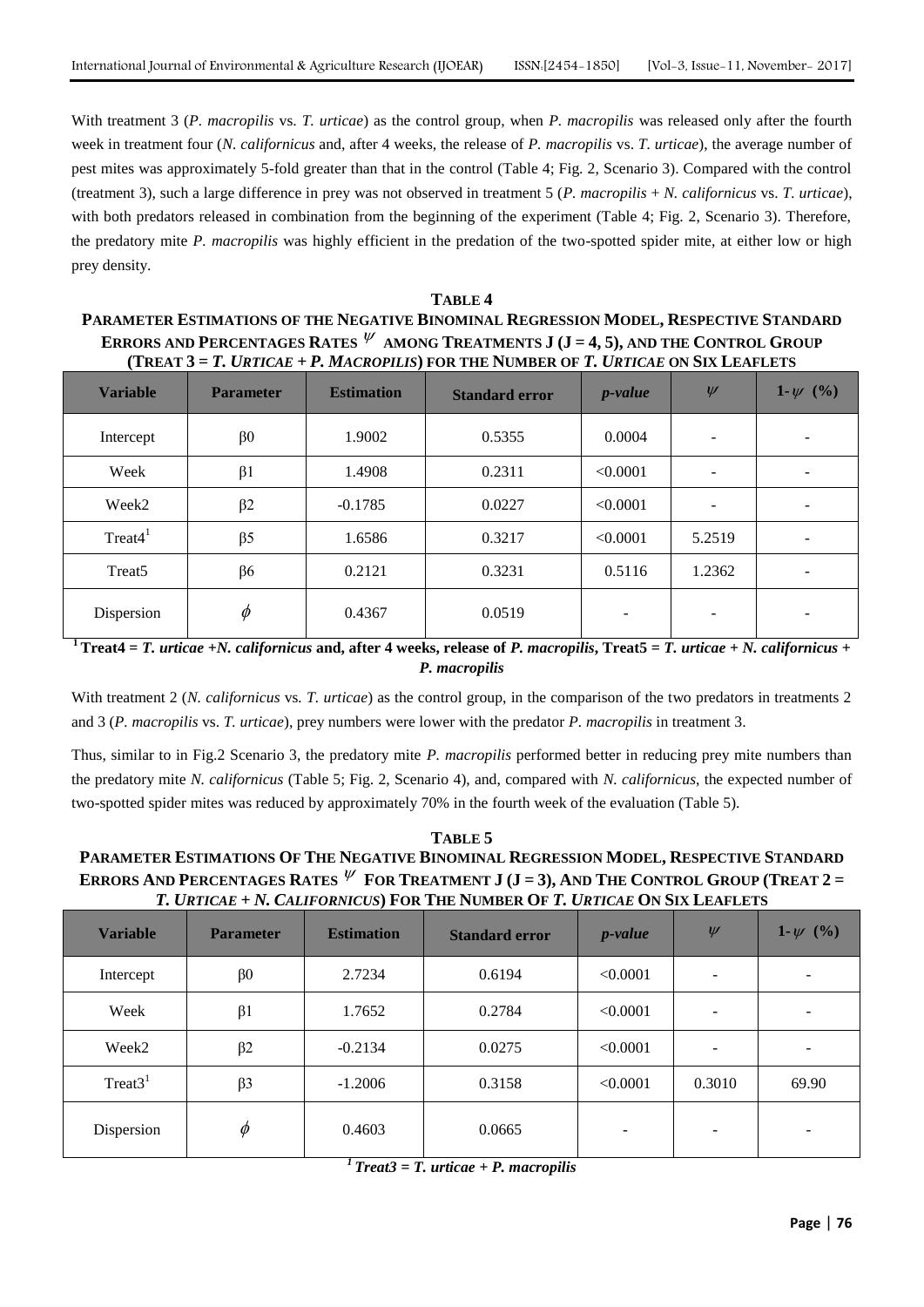

FIGURE 2. ADJUSTED MODELS FOR SCENARIOS 1, 2, 3, AND 4. SCENARIO 1, COMPARISON BETWEEN THE CONTROL GROUP AND ALL OTHER TREATMENTS; SCENARIO 2, PREDATORY MITE N. CALIFORNICUS RELEASED INDIVIDUALLY OR RELEASED WITH P. MACROPILIS; SCENARIO 3, PREDATORY MITE P. MACROPILIS RELEASED INDIVIDUALLY OR RELEASED WITH N. CALIFORNICUS; SCENARIO 4, COMPARISON BETWEEN PREDATORY MITES N. CALIFORNICUS AND P. MACROPILIS, BOTH RELEASED INDIVIDUALLY. *Treatment 1 Control Group, Rosebushes Only With T. urticae; TREATMENT 2 ROSEBUSHES WITH T. urticae AND N. californicus; TREATMENT 3 ROSEBUSHES WITH T. urticae AND P. macropilis; TREATMENT 4 ROSEBUSHES WITH T. urticae, N. californicus, AND, AFTER 4 WEEKS, P. macropilis AND TREATMENT 5 ROSEBUSHES WITH T. urticae, N. californicus AND P. macropilis.*

As illustrated in Tables 1 and 2 and Fig. 2, after the fourth week of the release of the predatory mites, all treatments were significantly different from the control group, with predatory mites reducing the populations of *T. urticae* to very low levels at the end of the experiment. These results are similar to those found for strawberry plants (*Fragaria* spp., Rosaceae) [20] on which a population of two-spotted spider mite began to decrease 20 days after the release of *P. macropilis*.

In a comparison of different releases of *N. californicus* for the control of the European red mite *Panonychus ulmi* [\(Koch\)](https://en.wikipedia.org/wiki/Carl_Ludwig_Koch) (Acari: Tetranychidae) in apple trees [*Malus domestica* (Borkh.) Borkh., Rosaceae], the release of 15 mites per m<sup>2</sup> provided the most efficient control, and therefore the most predatory mites provided the greatest control of the pest mite [21]. A similar result was observed in the biological control of the two-spotted spider mite on rosebushes with *N. californicus* 1 month following the release of the predatory mite at densities that varied from 0 to 28, and, with the increase in predatory mite density, the decrease in the number of two-spotted spider mites on the leaflets was greater [14].

A study on the potential of *N. californicus* to control *T. urticae* on rosebushes found that an initial density of ten predatory mites/m<sup>2</sup> was not sufficient to control the pest, however, when 20 predatory mites/m<sup>2</sup> were used, although the infestation of *T*. *urticae* was larger, the pest mite was controlled rapidly [22].

Predatory mite/prey ratios of 1:5, 1:7.5, and 1:10 for *N. californicus* provided good control of *T. urticae* on strawberry and prevented the pest from causing damage that exceeded the economic threshold, which was 50 mites/leaflet [23].

Additionally, when *N. californicus* was released at predatory mite/prey ratios between 1:5 and 1:10, this predatory mite was an effective biological control agent of *T. urticae* on strawberry plants in the field and in greenhouse conditions and maintained the pest population at low levels for long periods [24].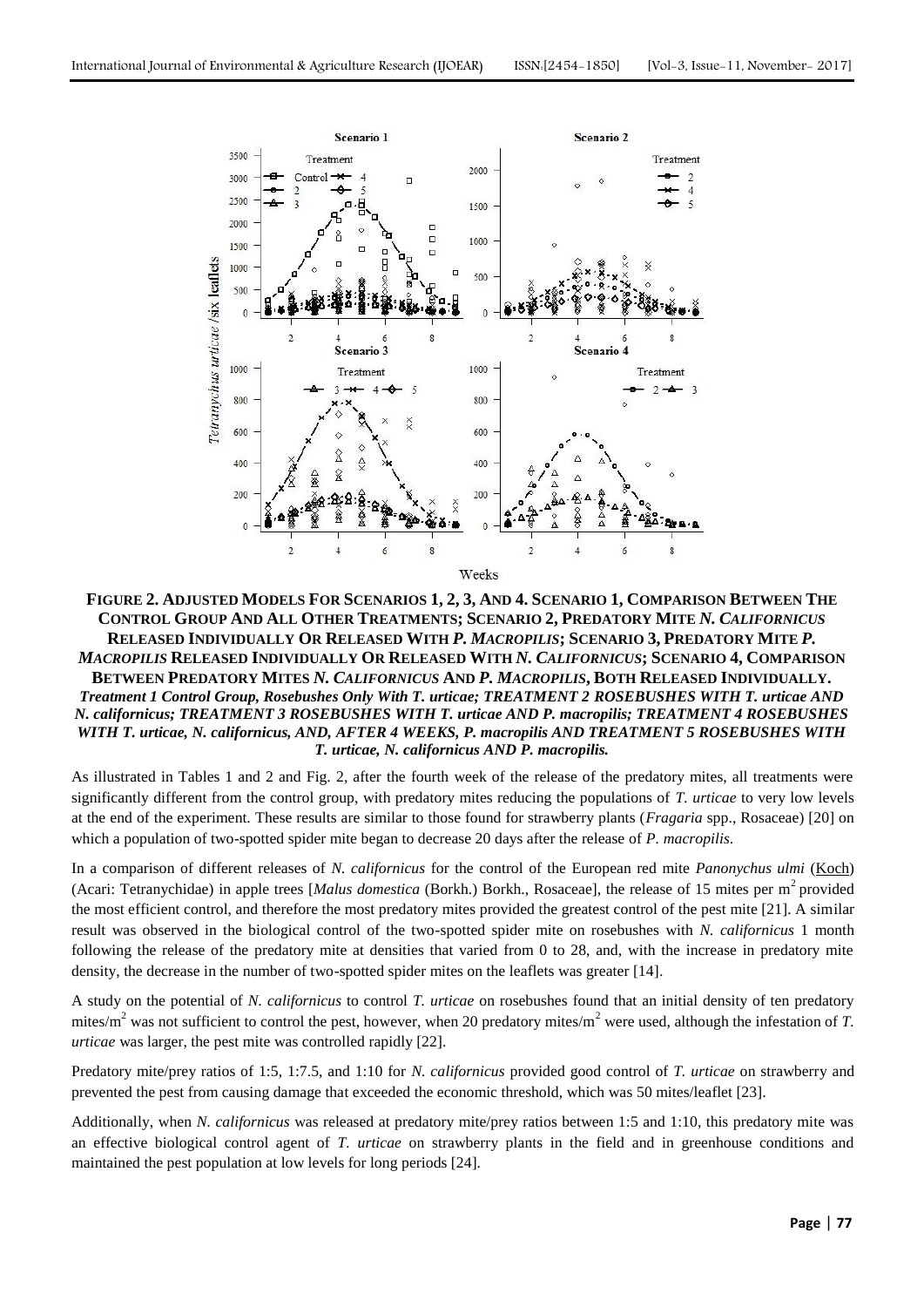For control of the two-spotted spider mite on geranium (*Geranium* spp., Geraniaceae), a week after release, the predatory mite *P. persimilis* at predatory mite/prey ratios of 1:4 and 1:20 caused a significant decrease in numbers of *T. urticae* and maintained low levels of the pest, and the plants suffered less damage [25].

In the present study, the results show as the number of predatory mites released on the plants increased, the number of pest mites in the treatments decreased. However, the number of pest mites also decreased in the control group, which was unexpected in the absence of predatory mites. As a possible explanation, when the number of pest mites increases significantly, these mites have a tendency to disperse and search for healthier plants [26], because the control treatment plants were very weak when compared to plants whose treatments had predatory mites. This phenomenon was observed in the control group, and, in an attempt to disperse, the mites concentrated on the leaves at the top of plants and on the floral buds. Thus, although the density of pest mites on the plants in control treatment was high, the pest density was likely underestimated because leaves were collected from all parts of the plants and not only from the most affected regions. After the release of *N. californicus*, *P. persimilis*, and *N. californicus* + *P. persimilis* on gerbera (*Gerbera* spp., Asteraceae) growing in a greenhouse, each species of predatory mite individually decreased the population of *Tetranychus cinnabarinus* (Boisduval, 1867) (Acari: Tetranychidae) to zero [27]. In the present study, a similar result was also observed for *N. californicus* and *P. macropilis* on *T. urticae* on rosebushes. When generalist and specialist predatory mites are released in combination, intraspecific and interspecific competition occurs, leading researchers to conclude that only one predatory mite species must be released at a time, with each predatory mite considered separately before selection [27]. However, in the present study, releasing both predatory mite species in combination was as viable as the individual release of only one of the species.

Although the individual release of *P. persimilis* is a favorable strategy for the immediate control of *T. cinnabarinus* in the greenhouse [27] [28], the long-term control of pest mites was improved by the sequential or combined release of *N. californicus* and *P. persimilis*, which is also valid for the control of *T. urticae* [29]. When an alternative food is available, e.g., pollen, *N. californicus* can be released to persist before the occurrence of pest mites or, in the absence of an alternative food, can be released as soon as the pest is detected. As soon as the densities of the pest increase and *N. californicus* can no longer control pest mites, *P. persimilis* can be released [27].

A similar approach could be used with *P. macropilis* and *N. californicus* for control of the two-spotted spider mite on rosebushes. *Phytoseiulus macropilis* has a high rate of predation, and this predatory mite species can be used to locate *T. urticae* at long distances in infested strawberry plants through volatile substances induced by the herbivory of *T. urticae* [20]. By contrast, the predator *N. californicus* can function as a stabilizer, because this predator survives better under conditions of low prey densities and may be more resistant to chemical products [30].

For the conditions of this study, both species of predatory mites, *P. macropilis* and *N. californicus*, were efficient in the control of the two-spotted spider mite, *T. urticae*, on rosebushes growing in the greenhouse. Thus, in situations close to these, both the release of *N. californicus* and the release of *P. macropilis* alone could be recommended without the need for joint release. However, *P. macropilis* would be a more viable option, since it reduced a greater number of pests when compared to *N. californicus*. However, one should not forget to analyze each case and situation according to their need for control.

## **IV. CONCLUSIONS**

The predatory mites *N. californicus* and *P. macropilis* were effective biological control agents of the two-spotted spider mite, *T. urticae*, on rosebushes growing in the greenhouse, released individually or in combination.

When the predatory mites were released as a single species, *P. macropilis* was more efficient in the biological control of *T*. *urticae* than *N. californicus*, at either low or high prey density, but the *N. californicus* can survive for longer in the absence of prey or in its low presence, for being a generalist predatory mite.

## **ACKNOWLEDGEMENTS**

The *Conselho Nacional de Desenvolvimento Científico e Tecnológico* - CNPq is acknowledged for financial support and providing scholarships.

#### **REFERENCES**

[1] Ibraflor - Instituto Brasileiro de Floricultura. 2015. Available from: <http://www.ibraflor.com/ publicacoes/vw.php? cod=235>. Accessed in: June 2015.